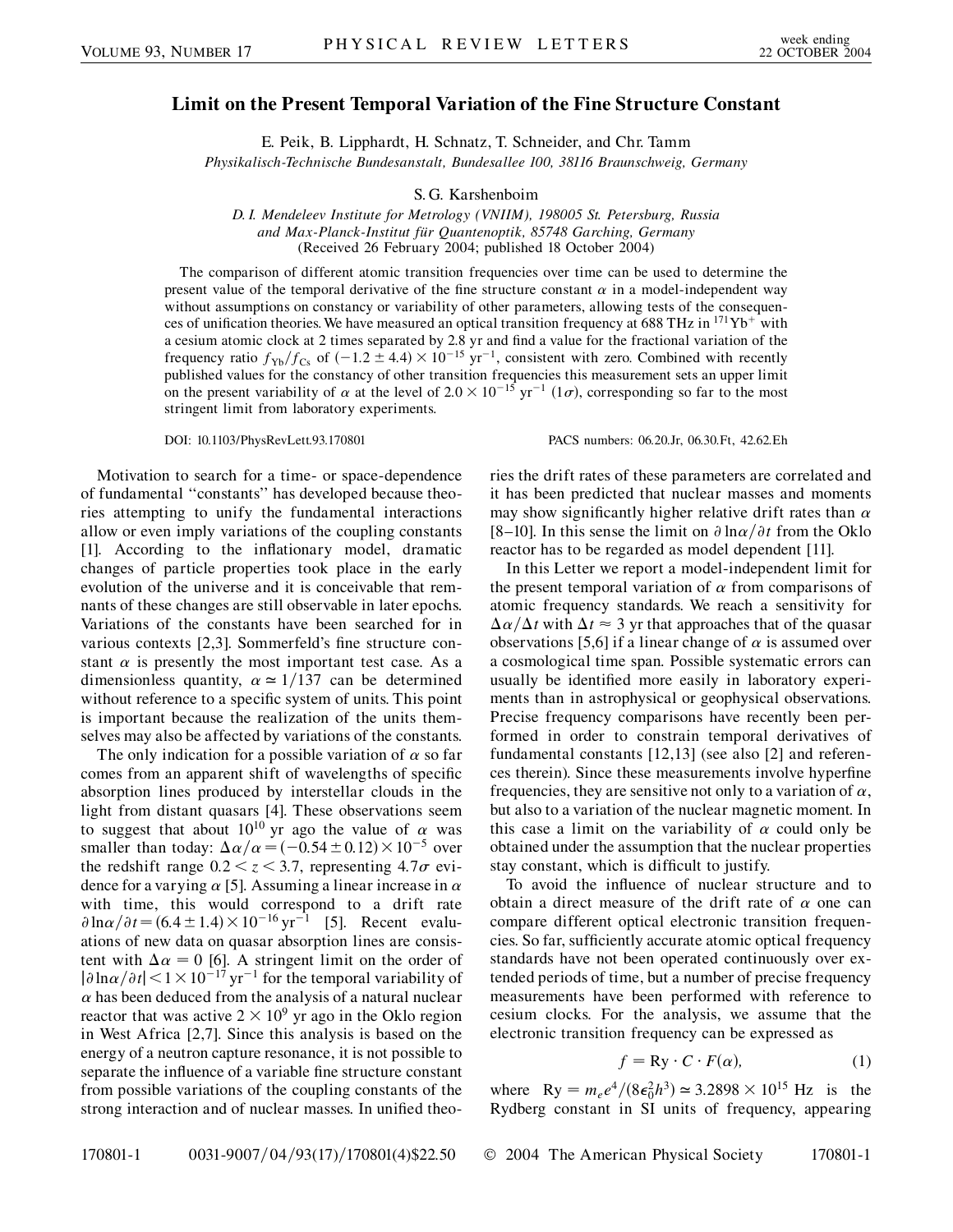here as the common atomic scaling factor  $(m_e,$  electron mass; *e*, elementary charge;  $\epsilon_0$ , electric constant; *h*, Planck's constant). *C* is a numerical constant which depends only on the quantum numbers characterizing the atomic state and is assumed not to vary in time.  $F(\alpha)$  is a dimensionless function of  $\alpha$  that takes into account level shifts due to relativistic effects [14,15]. In many-electron atoms these effects lead to different sensitivities of the transition frequencies to a change of  $\alpha$ , with the general trend to find a stronger dependence in heavier atoms, as was first pointed out in [16]. The relative temporal derivative of the frequency *f* can be written as

$$
\frac{\partial \ln f}{\partial t} = \frac{\partial \ln Ry}{\partial t} + A \frac{\partial \ln \alpha}{\partial t}, \quad \text{with} \quad A = \frac{\partial \ln F}{\partial \ln \alpha}. \quad (2)
$$

The first term  $\partial \ln R y / \partial t$  represents a variation that would be common to all measurements of electronic transition frequencies: a change of the numerical value of the Rydberg constant in SI units, i.e., with respect to the  $133Cs$  hyperfine splitting. We distinguish here between the numerical value of Ry and the physical parameter which determines the atomic energy scale. A change of the latter would not be detectable in this type of measurement because the  $^{133}Cs$  hyperfine splitting is also proportional to this quantity. Consequently, the detection of a nonzero value of  $\partial \ln{Ry}/\partial t$  would have to be interpreted as being due to a change of the cesium hyperfine interval, and, in particular, of the  $133Cs$  nuclear magnetic moment. The second term in Eq. (2) is specific to the atomic transition under study. The value of the sensitivity factor *A* for small changes of  $\alpha$  has been calculated for a number of cases by Dzuba *et al.* [14,15]. Assuming that possible drifts of the atomic frequencies are linear in time over the period of interest, the drift rate  $\partial \ln \alpha / \partial t$ can be obtained from at least two measured drift rates of transition frequencies  $\partial \ln f / \partial t$  if the sensitivity factors *A* for the two transitions are different. A plot of  $\partial \ln f / \partial t$  as a function of *A* should yield a straight line where the slope is determined by  $\partial \ln \alpha / \partial t$  and a drift of Ry would show up in the intercept [10].

Optical transition frequencies can be measured very precisely in single trapped and laser-cooled ions [17] because here perturbations that may lead to systematic frequency shifts can be controlled very effectively. These experiments are well suited for a laboratory search for a variation of  $\alpha$  because transitions in heavy ions such as  $Yb^+$  or Hg<sup>+</sup> cover a wide range of *A* values [14,15]. At PTB an optical frequency standard based on  $171Yb^+$  is investigated [18,19]. A single ytterbium ion is trapped in a miniature Paul trap and is laser-cooled to a submillikelvin temperature by exciting the  ${}^{2}S_{1/2}(F = 1) \rightarrow$  ${}^{2}P_{1/2}(F=0)$  resonance transition at 370 nm. Two additional lasers at wavelengths of 935 and 639 nm are used to repump the ion from the metastable  ${}^{2}D_{3/2}(F = 1)$  and  ${}^{2}F_{7/2}$  levels that may be populated during the cooling phase. The electric quadrupole transition  $6s^2S_{1/2}(F =$ 170801-2 170801-2

 $(0) \rightarrow 5d^2D_{3/2}(F = 2)$  at 436 nm wavelength (688 THz) with a natural linewidth of 3.1 Hz serves as the reference transition. The isotope  $171$ Yb has a nuclear spin quantum number of  $\frac{1}{2}$  so that a  $(F = 0, m_F = 0) \rightarrow (F = 2, m_F = 0)$ component of the reference transition with vanishing linear Zeeman shift is available [Fig. 1(a)]. The reference transition is probed by the frequency-doubled radiation from a diode laser emitting at 871 nm. The short-term frequency stability of this laser is derived from a highfinesse, temperature-stabilized and seismically isolated reference cavity. The trapped ion is interrogated using the electron shelving scheme [17] with alternating cooling and probe laser pulses. A Fourier-limited linewidth of 10 Hz at 688 THz and a resonant excitation probability of about 50% is obtained [Fig. 1(b)]. The probe laser frequency is stabilized to the atomic reference frequency in a servo system with a time constant of  $\approx 10$  s. We have observed a fractional instability well below  $1 \times 10^{-15}$  for an averaging time of 1000 s. In order to minimize servo errors due to the drift of the probe laser frequency (in the range of 0.2 Hz/s), a second-order integrating algorithm is used.

The frequency of the 688 THz  $171\text{Yb}^+$  standard was measured relative to PTB's primary cesium fountain clock [20]. A hydrogen maser is referenced to the cesium clock and delivers a signal at 100 MHz with an instability below  $2 \times 10^{-15}$  in 1000 s of averaging. The link between the maser signal and the optical frequency is established with a femtosecond-laser frequency comb generator [21]. The result of a first series of measurements starting on MJD 51889 was 688 358 979 309 312 Hz with a total  $1\sigma$ measurement uncertainty of 6 Hz [22]. The frequency was remeasured around MJD 52947 after improvements in the resolution of the ionic resonance and in the frequency comb generator setup. The new value has a total  $1\sigma$  uncertainty of 6.2 Hz (see below) and is insignificantly lower by 2.3 Hz (see Fig. 2). From these measurements we deduce a value for the fractional variation of  $f_{\text{Yb}}/f_{\text{Cs}}$  of  $(-1.2 \pm 4.4) \times 10^{-15}$  yr<sup>-1</sup>.



FIG. 1. (a) Simplified level scheme of the  $171\text{Yb}^+$  ion. A modulation sideband of the cooling laser is used to repump the ion from the  $F = 0$  ground state. (b) Excitation spectrum of the  ${}^{2}S_{1/2}(F = 0, m_F = 0) \rightarrow {}^{2}D_{3/2}(F = 2, m_F = 0)$  transition, obtained with probe pulses of 90 ms duration and 20 probe cycles for each value of the detuning.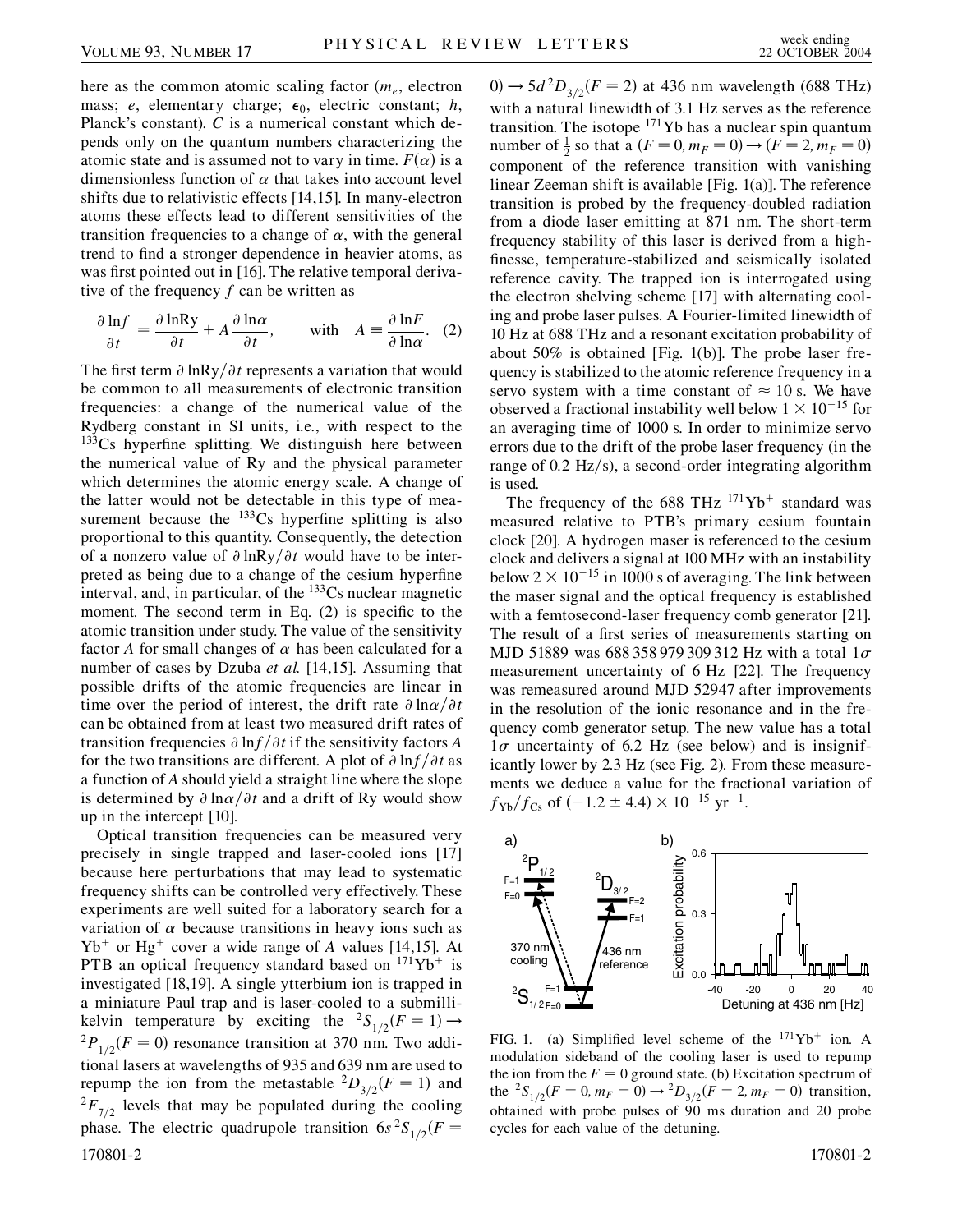The dominant source of systematic uncertainty in the  $171\text{Yb}$ <sup>+</sup> 688 THz optical frequency standard is the socalled quadrupole shift, i.e., the shift of the atomic transition frequency due to the interaction of the electric quadrupole moment of the  $D_{3/2}$  state with the gradient of the static electric field at the trap center. Such a field gradient may be produced by patch charges on the trap electrodes and a sensitivity of the transition frequency to field gradients of up to 6 Hz/(V/mm<sup>2</sup>) is expected [19]. A static field gradient also leads to modifications of the oscillation frequencies of the ion in the trap and an analysis of this effect indicates that patch field gradients in our trap are smaller than  $0.5 \text{ V/mm}^2$ . Other systematic frequency shifts are well below 1 Hz and their contribution to the uncertainty is negligible at present: The static magnetic field in the trap is typically 1  $\mu$ T during the interrogation of the reference transition, leading to a quadratic Zeeman shift of 0.06 Hz. The quadratic Stark shift due to blackbody radiation emitted from the trap electrodes at room temperature is calculated as  $-0.4$  Hz. In the absence of a full evaluation, we use an estimate of 3.2 Hz for the systematic uncertainty of the  $171\text{Yb}^+$ frequency standard, dominated by the contribution from the quadrupole shift. Frequency comparisons between two  $Yb^+$  ions in two separate traps showed agreement at the subhertz level [19]. The total uncertainty of 6.2 Hz (corresponding to a relative uncertainty of  $9 \times 10^{-15}$ ) contains also a systematic contribution of 2.2 Hz from the microwave reference and frequency comb generator and a total statistical contribution of 4.8 Hz.

To obtain the limit on  $\partial \ln \alpha / \partial t$  we combine the data from  $171\text{Yb}^+$  with a published limit on the drift rate of a transition frequency in  $^{199}Hg^+$  [13]. The mercury ion is investigated as an optical frequency standard at NIST (Boulder, CO, USA). The transition  $5d^{10}6s^{2}S_{1/2} \rightarrow$  $5d^96s^2$  <sup>2</sup> $D_{5/2}$  at 282 nm (1065 THz) serves as the reference. A first frequency measurement of this transition was published in 2001 with a relative uncertainty of  $9 \times 10^{-15}$ [23]. A sequence of measurements over a period of two



FIG. 2. Results of absolute frequency measurements of the  $171\text{Yb}^+$  standard versus the date of the measurement (MJD: Modified Julian Date).

years has resulted in a constraint on the fractional variation of  $f_{\text{Hg}}/f_{\text{Cs}}$  at the level of  $7 \times 10^{-15}$  yr<sup>-1</sup> (1 $\sigma$ ) [13].

The transition frequencies of the ytterbium and of the mercury ion are the two most accurately known optical frequencies and their sensitivities to changes of  $\alpha$  are quite different [24]:  $A_{Yb} = 0.88$  [15] and  $A_{Hg} = -3.19$ [14]. Since the uncertainties of these numbers are not given explicitly, we treat them as being exact, noting that changes within 10% would modify our results only marginally. Combining the two measurements in a search for a temporal variability of  $\alpha$  is well justified: The Hg<sup>+</sup> observations cover the time between MJD 51770 and MJD 52580 so that there is a significant temporal overlap. The cesium fountains of NIST and of PTB have been compared repeatedly during the relevant period and found to be in agreement to within their evaluated uncertainties of  $1.0 \times 10^{-15}$  [20].

A further precision test for the constancy of an optical transition frequency was recently presented by Fischer *et al.* who measured the  $1S \rightarrow 2S$  transition frequency in atomic hydrogen in two periods around MJD 51360 and MJD 52680, using a transportable cesium fountain fre-



FIG. 3. (a) Relative frequency drift rate versus sensitivity factor *A* for the  $S \rightarrow D$  reference transitions in the Hg<sup>+</sup> and  $Yb^+$  ions and for the  $1S \rightarrow 2S$  transition in atomic hydrogen. The solid line is the result of a weighted linear regression. A significant deviation of the slope from zero would indicate a nonzero time derivative of the fine structure constant  $\alpha$ . (b) Constraints on the variability of  $\alpha$  and Ry as obtained from the experimental points in (a). Stripes mark the  $1\sigma$  uncertainty of the individual measurements and the central hatched area is bounded by the standard uncertainty ellipse resulting from the combination of all three experiments.